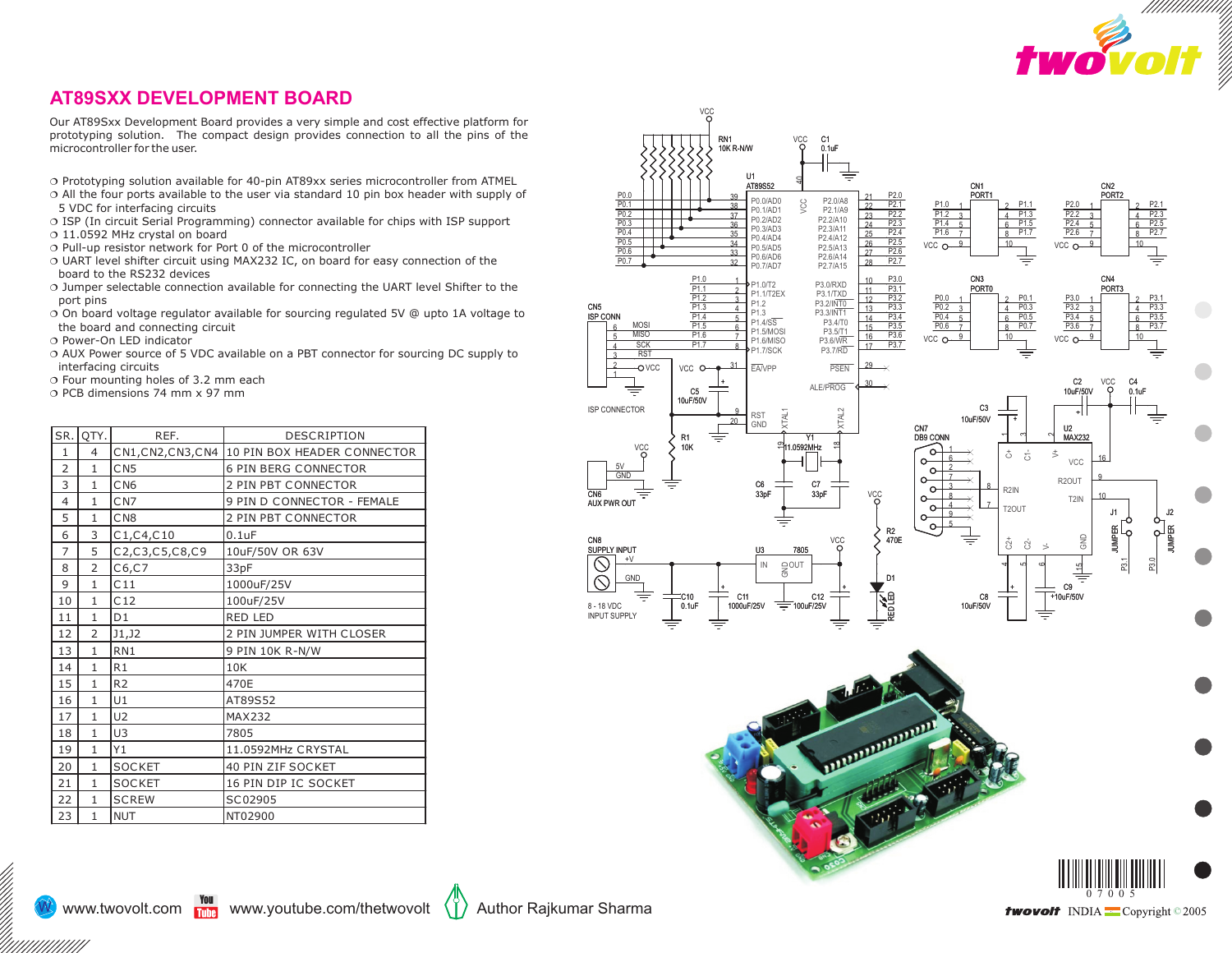

## **AT89SXX DEVELOPMENT BOARD**